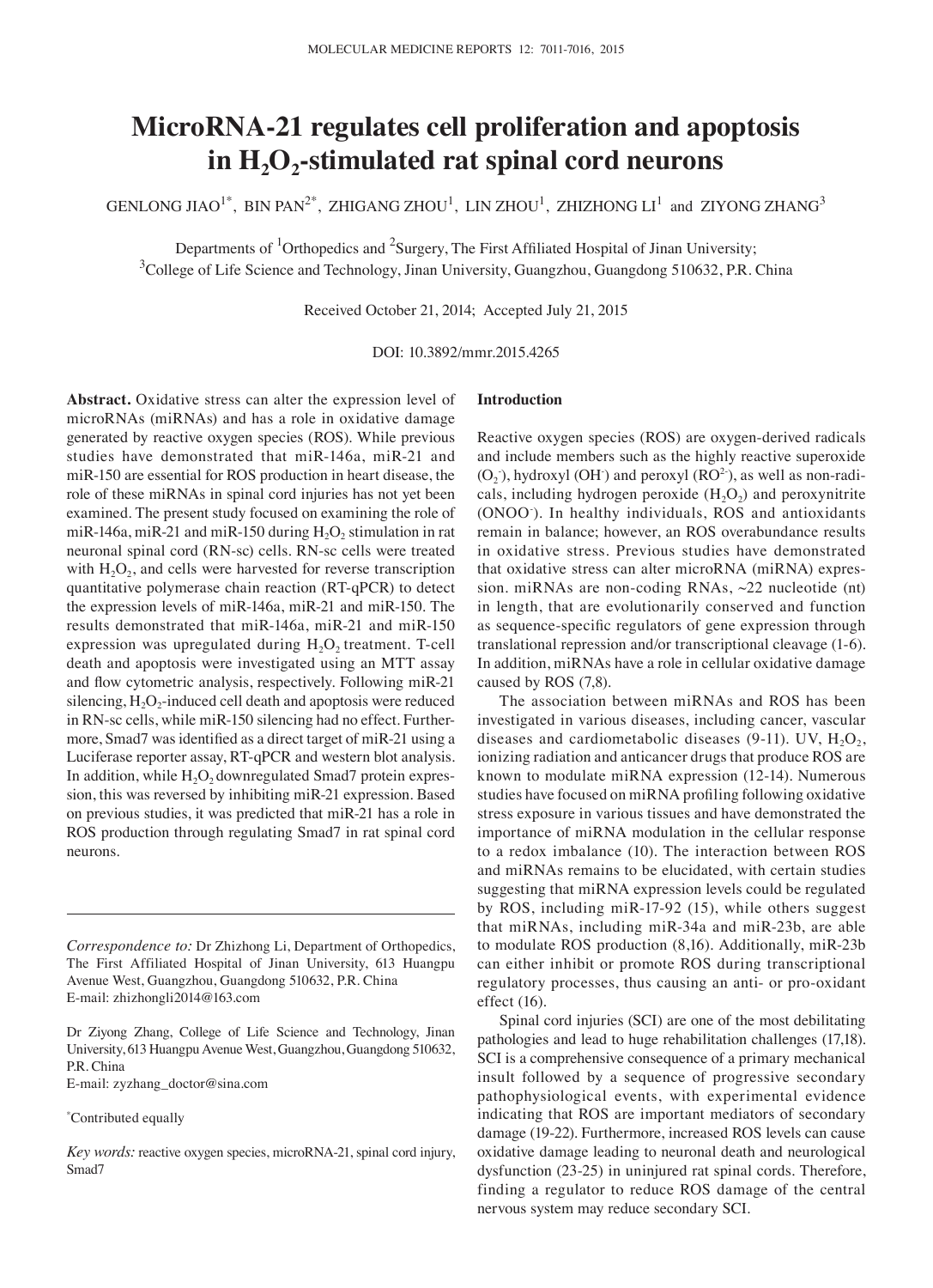The present study aimed to investigate the expression of miR-146a, miR-21 and miR-150 in  $H_2O_2$ -stimulated rat spinal cord neurons (RN-sc). In addition, the present study assessed whether inhibition of miR-21 and miR-150 affects cell proliferation and apoptosis.

### **Materials and methods**

*Cell culture.* RN-sc cells (ScienCell Research Laboratories, San Diego, CA, USA) isolated from the E14 rat spinal cord were and cultured in neuronal medium (ScienCell Research Laboratories; cat. no. 1521).

*H*2*O*2 *treatment, miRNA mimics synthesis and transfection.*  RN-scs were seeded in 6-well plates, treated 24 h post-seeding with 100 mM  $H<sub>2</sub>O<sub>2</sub>$  for 6 h and harvested for quantitative polymerase chain reaction (qPCR). Cells were plated to 50% confluency and transfected with 200 nM miR‑150, miR‑21 mimic or negative control (NC; Guangzhou RiboBio Co., Ltd., Guangzhou, China) using HiPerFect HTS Reagent (Qiagen, Valencia, CA, USA) according to the manufacturer's instructions. Cells were exposed to 50 mM  $H_2O_2$  24 h post-transfection for varying lengths of time and harvested for further experimentation. For the MTT assay, RN-sc cells were pre-treated with anti-sense-miR-21 or anti-sense-miR-150 mimics for 24 h prior to exposure to 50  $\mu$ M H<sub>2</sub>O<sub>2</sub> for 0, 2, 4 or 6 days. For flow cytometric analysis, RN-sc cells were pre-treated with anti-sense-miR-21 or anti-sense-miR-150 mimics for 24 h, stimulated with a high concentration of H<sub>2</sub>O<sub>2</sub> (200  $\mu$ M) for 12 h and harvested for flow cytometric analysis

*Reverse transcription (RT)‑qPCR.* Total RNA was extracted using TRIzol reagent and reverse transcribed to cDNA using stem loop RT primers specific to miR-146a, miR-150 or miR-21 (Guangzhou RiboBio Co., Ltd., Guangzhou, China). The following PCR primer sequences were used: Smad, forward 5'-TTTTGAGGTGTGGTGGGT-3' and reverse 5'-GAGGCAGTAAGACAGGGATGA-3'. All reactions were performed using SYBR Green mix (Takara Bio Inc., Shiga, Japan) under the following PCR conditions: 94˚C for 5 min, 40 cycles of 94˚C for 30 sec, 55˚C for 30 sec and a final incubation at 72˚C for 20 sec, with fluorescence detected following each cycle and continuously traced using an Applied Biosystems 7500 system (Applied Biosystems; Thermo Fisher Scientific, Waltham, MA, USA). Relative expression levels were calculated as ratios normalized to β-actin. All experimentation was performed in triplicate with the results expressed as the mean ± standard deviation.

*Cell proliferation assay.* Cell proliferation was monitored using the MTT assay kit (Promega Corporation, Madison, WI, USA) according to the manufacturer's instructions. Rat spinal neurons cells were seeded at  $1x10<sup>3</sup>$  per well in 96-well plates 24 h post-transfection, with the cellular proliferation assay performed on days 0, 2, 4 and 6. To perform the assay,  $10 \mu$ l MTT reagent was added to each well and the plate was incubated for 4 h at 37˚C. Prior to the end of the incubation period, the absorbance was measured at 570 nm using a Vmax microplate spectrophotometer (Molecular Devices, Sunnyvale, CA, USA), with each sample assayed in triplicate.

*Cell apoptosis assay.* Rat spinal neuron cells were harvested 48 h post-transfection, with  $1x10^6$  cells (500  $\mu$ l) added into FACS tubes, mixed with 25 ng/ml Annexin V-fluorescein isothiocyanate and 10 mg/ml propidium iodide and incubated for 15 min at room temperature in the dark. The cells were then immediately analyzed by flow cytometry on a BD Accuri<sup>™</sup> C6 flow cytometer (BD Biosciences, Franklin Lakes, NJ, USA).

*Western blot analysis.* RN-sc cells (2x10<sup>6</sup>) were collected and washed twice with ice-cold phosphate-buffered saline. The cell pellets were suspended in RIPA lysis buffer, incubated on ice for 40 min and the lysates were centrifuged at 12,000 x g for 15 min at 4˚C. Proteins were isolated by 10% sodium dodecyl sulfate polyacrylamide gel electrophoresis and transferred onto a polyvinylidene fluoride membrane. Membranes were blocked for 1 h at 37°C with 5% non-fat milk and incubated with rabbit anti-human Smad7 monoclonal antibody (1:1,000; cat no. ab124890; Abcam, Cambridge, MA, USA) or rabbit anti-human β-actin monoclonal antibody (1:2,000; cat no. ab119716; Abcam). Following washing with Tris-buffered saline with  $0.5\%$  Tween 20 (TBST), the membrane was incubated with horseradish peroxidase-conjugated goat anti-rabbit immunoglobulin G (H+L) secondary antibody (1:10,000, cat no. ab97080; Abcam) at room temperature for 40 min, washed again with TBST and imaged with enhanced chemiluminescence captured on X‑ray films.

*Plasmid construction and luciferase reporter assay.* To construct a luciferase reporter vector, the wild-type 3' untranslated region (UTR) and mutant 3'UTR of Smad7 containing putative binding sites for miR-21 were subcloned into the psi-CHECK-2 vector. For the luciferase reporter assay, 293T cells (Cell Bank of the Chinese Academy of Sciences, Shanghai, China) were plated at  $5x10^4$  cells per well in 24 well plates. On the following day, psiCHECK-2 luciferase vectors containing the 3'UTR of Smad7 and the miR-21 mimic or the negative control oligonucleotides were transfected into cells using Lipofectamine 2000 (Invitrogen Life Technologies, Carlsbad, CA, USA). The luciferase assay was performed 48 h post-transfection using the dual luciferase reporter assay system (Promega Corporation) according to the manufacturer's instructions.

*Statistical analysis.* Statistical analysis was performed using SPSS 13.0 software (SPSS, Inc., Chicago, IL, USA). All numerical data were analyzed using Student's t-test. P<0.05 was considered to indicate a statistically significant difference.

#### **Results**

*Effect of*  $H_2O_2$  *on miR-146a, miR-21 and miR-150 expres– sion in RN‑sc cells.* To investigate the possibility of miRNAs modulating reactive oxygen injury, the expression levels of miR-146a, miR-21 and miR-150 were monitored during  $H_2O_2$  exposure. The results demonstrated that the expression of miR-146a, miR-150 and miR-21 was upregulated 4.1-fold, 8.4-fold and 9.2-fold, respectively, during  $H_2O_2$ treatment relative to the control samples (Fig. 1). Based on these findings, miR‑21 and miR‑150 were selected for further evaluation.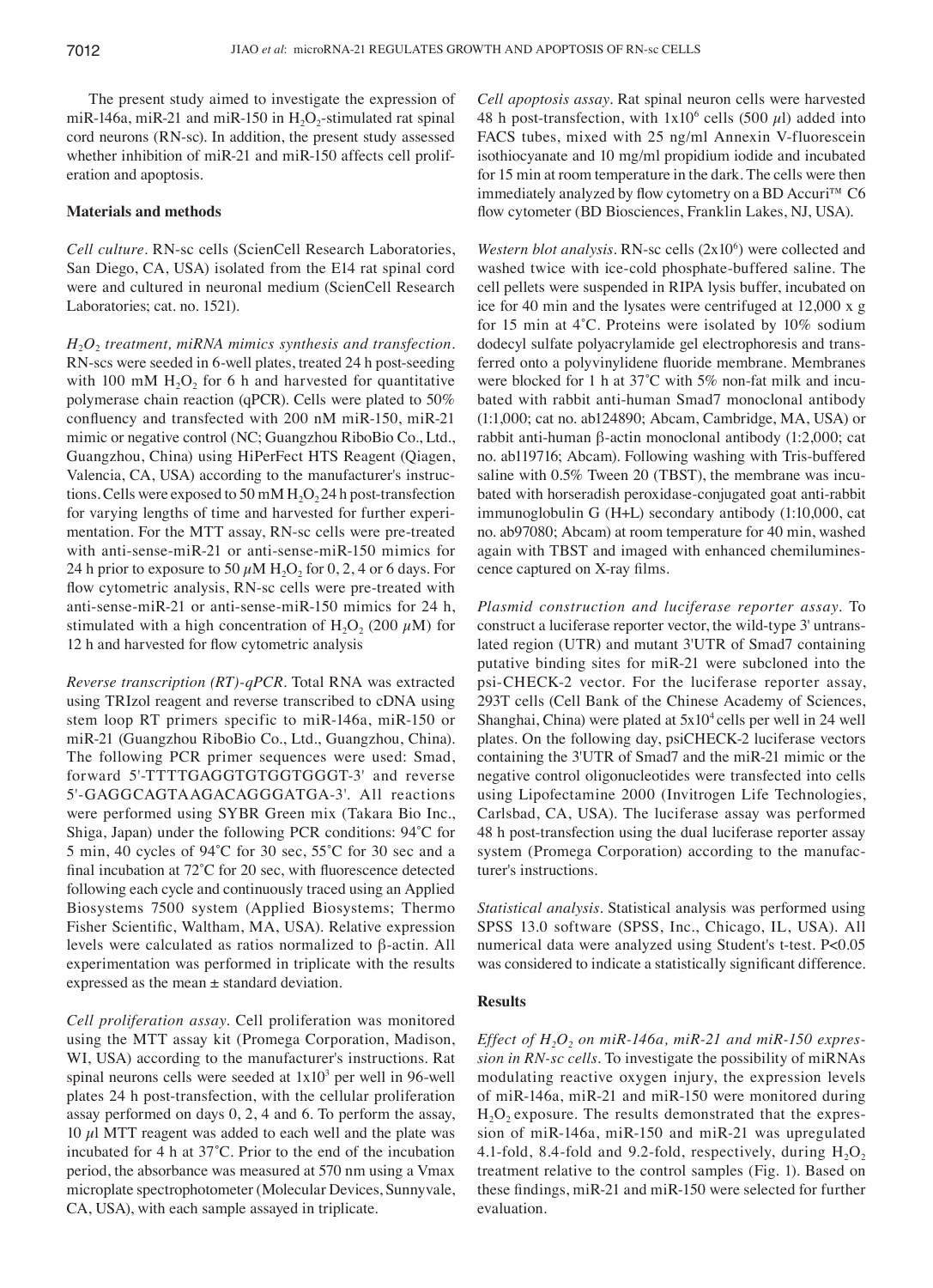

Figure 1. Effect of  $H_2O_2$  on miR-146a, miR-21 and miR-150 expression in rat neuronal spinal cord cells. Cells were treated with the vehicle or  $H_2O_2$ (100  $\mu$ M) for 6 h. miRNA levels were determined by quantitative polymerase chain reaction, with data presented as the mean ± standard deviation. \* P<0.05 compared with control group. miR, microRNA.



Figure 2. Effect of miR-21 and miR-150 on cellular proliferation during  $H<sub>2</sub>O<sub>2</sub>$  treatment. RN-sc cells pre-treated with anti-sense-miR-21 or anti-sense-miR-150 mimics for 24 h prior to exposure with 50  $\mu$ M H<sub>2</sub>O<sub>2</sub> for 6 days. The cells were harvested for MTT assays, with the OD determined to assess cellular proliferation at days 0, 2, 4 and 6. Effect of (A) miR-21 and (B) miR-150 on cellular proliferation. Values are expressed as the mean  $\pm$  standard deviation.  $P<0.05$  vs. NC + H<sub>2</sub>O<sub>2</sub> group. miR, microRNA;

*Effect of miR-21 and miR-150 on cell proliferation during*  $H_2O_2$ *treatment.* To verify whether decreasing miR-21 and miR-150 has an effect on cellular proliferation following  $H_2O_2$  treatment, RN-sc cells were pre-treated with anti-sense-miR-21 or anti-sense-miR-150 mimics for 24 h, stimulated with 50  $\mu$ M  $H<sub>2</sub>O<sub>2</sub>$  for 6 days and harvested for MTT assays at different



OD, optical density; NC, negative control. Figure 3. Effect of miR-21 and miR-150 on cellular apoptosis during  $H<sub>2</sub>O<sub>2</sub>$  treatment. rat neuronal spinal cord cells were pre-treated with anti-sense-miR-21 or anti-sense-miR-150 mimics for 24 h, stimulated with a high concentration of H<sub>2</sub>O<sub>2</sub> (200  $\mu$ M) for 12 h and harvested for flow cytometric analysis with Annexin FITC/PI staining. Images depict (A) the effect of the NC on cell apoptosis; (B) the effect of miR-21 on cell apoptosis; (C) the effect of miR-150 on cell apoptosis and (D) the extent of apoptosis among different experimental groups. The apoptotic ratio combined the early apoptosis percentage plus late apoptosis percentage, with values expressed as the mean  $\pm$  standard deviation.  $P<0.05$  vs. NC + H<sub>2</sub>O<sub>2</sub> group. miR, microRNA; FITC, fluorescein isothiocyanate; PI, propidium iodide; NC, negative control.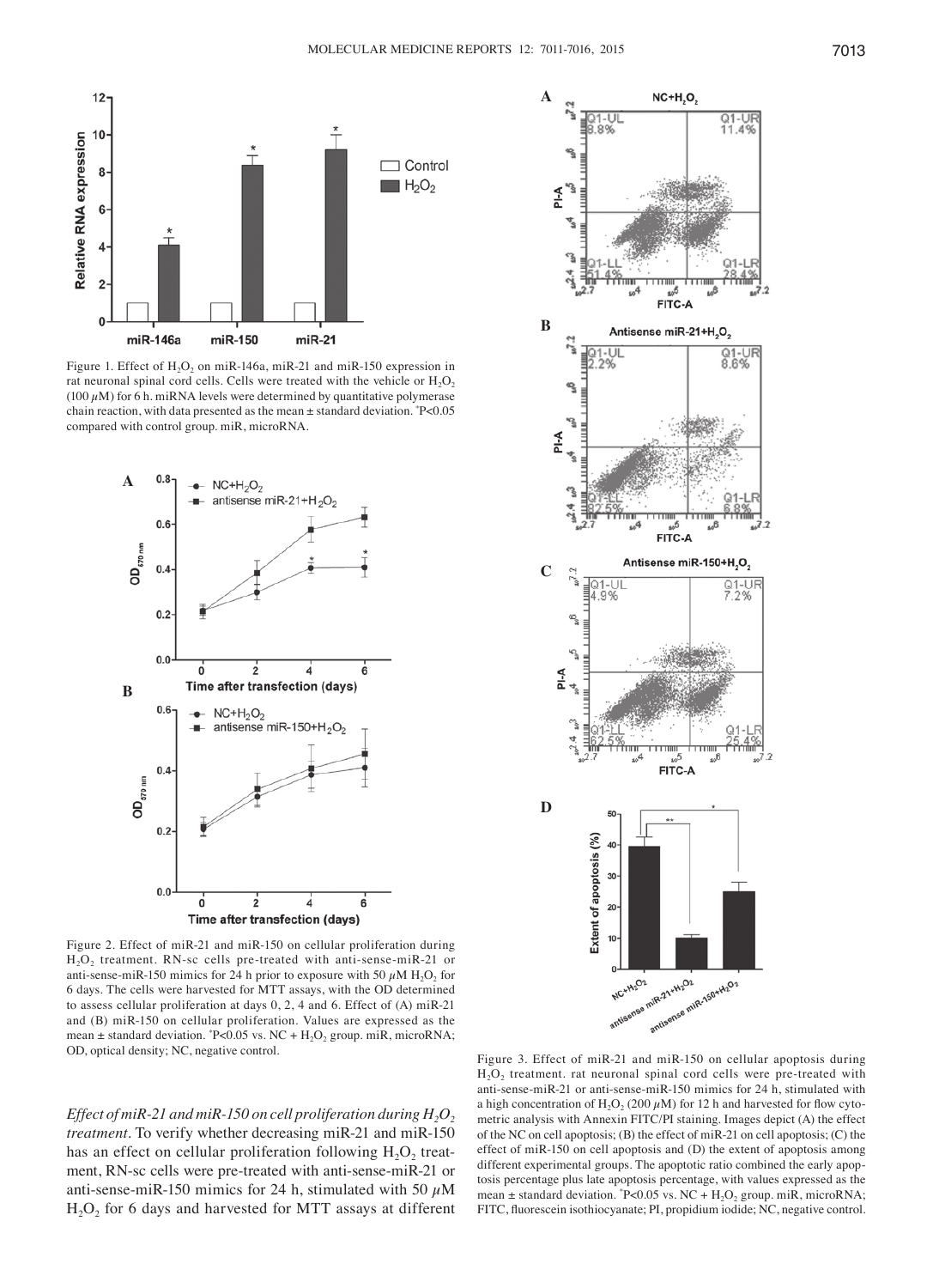

Figure 4. Smad7 is a direct target of miR-21. (A) Predicted duplex formation between the Smad7 3'UTR and miR-21. (B) Luciferase activity of the wild-type (UTR-WT) or mutant (UTR-mut.) SMAD7 3'UTR reporter gene in 293T cells infected with miR-21 or negative control mimics. (C) qPCR of Smad7 in RN-sc cells infected with miR-21 or the negative control mimic. Data were normalized to the level of GAPDH mRNA. (D) Western blot analysis of Smad7 in RN-sc cells infected with miR-21 or the negative control mimics. (E) qPCR of Smad7 in RN-sc cells treated with  $H_2O_2$  with or without an anti-sense miR-21 mimic. Data were normalized to the level of GAPDH mRNA. (F) Western blot analysis of Smad7 in RN-sc cells treated with  $H_2O_2$  in the presence or absence of an anti-sense miR-21 mimic. "P<0.05. miR, microRNA; 3'UTR, 3' untranslated region; WT, wild type; qPCR, quantitative polymerase chain reaction; RN-sc, rat neuronal spinal cord.

time points. The results demonstrated that pre-treatment with the anti-sense-miR-21 mimic could reduce  $H_2O_2$ -induced inhibition of cellular proliferation (Fig. 2A), while the anti-sense-miR-150 mimic pre-treatment had no pronounced effect (Fig. 2B).

*Effect of miR-21 and miR-150 on cell apoptosis during*  $H_2O_2$ *treatment.* To verify whether a decrease in miR-21 and miR-150 affects apoptosis following  $H_2O_2$  treatment, RN-sc cells were pre-treated with anti-sense-miR-21 or anti-sense-miR-150 mimics for 24 h and stimulated with a high concentration of  $H_2O_2$  (200  $\mu$ M) for 12 h. Subsequently, the cells were harvested for flow cytometric analysis. The results demonstrated that anti-sense-miR-21 mimic pre-treatment markedly reduced  $H_2O_2$ -induced cellular apoptosis relative to the control samples (Fig. 3A, B and D), while anti-sense-miR-150 mimic pre-treatment reduced apoptosis to a lesser extent than anti-sense-miR-21 pre-treatment (Fig. 3A, C and D).

*Smad7* is a direct target of miR-21 under  $H_2O_2$  treat– *ment.* The above results demonstrated that miR-21, but not miR-150, could regulate proliferation and apoptosis during  $H_2O_2$  treatment in RN-sc cells. To understand the

mechanisms by which miR-21 affects cellular apoptosis and proliferation, several computational methods on MIRANDA (http://www.microrna.org) were employed to identify miR-21 targets in rats. Among the predicted targets, Smad7 was of particular interest (Fig. 4A). To assess whether Smad7 was a direct target of miR-21, a luciferase reporter assay was performed. Luciferase inhibition was observed following transfection with the wild-type Smad7 3'-UTR, while no inhibition was noted in the presence of the mut-type Smad7 3'UTR (Fig. 4B). Subsequently, the effect of miR-21 overexpression on Smad7 mRNA and protein expression was examined. Although miR-21 overexpression did not cause degradation of Smad7 mRNA (Fig. 4C), it did reduce the activity of the luciferase reporter gene fused to the wild-type Smad7 3'-UTR, thus indicating that miR-21 targets Smad7 through translational inhibition. In support of these results, a clear reduction in the levels of endogenous Smad7 protein in miR-21-overexpressing RN-sc cells was observed (Fig. 4D).

To further establish interactions between miR-21 and Smad7 during  $H_2O_2$  treatment, Smad7 mRNA and protein expression was monitored in the presence and absence of an anti-sense miR-21 mimic and  $H_2O_2$ . While  $H_2O_2$  had no effect on Smad7 mRNA expression, Smad7 protein expression was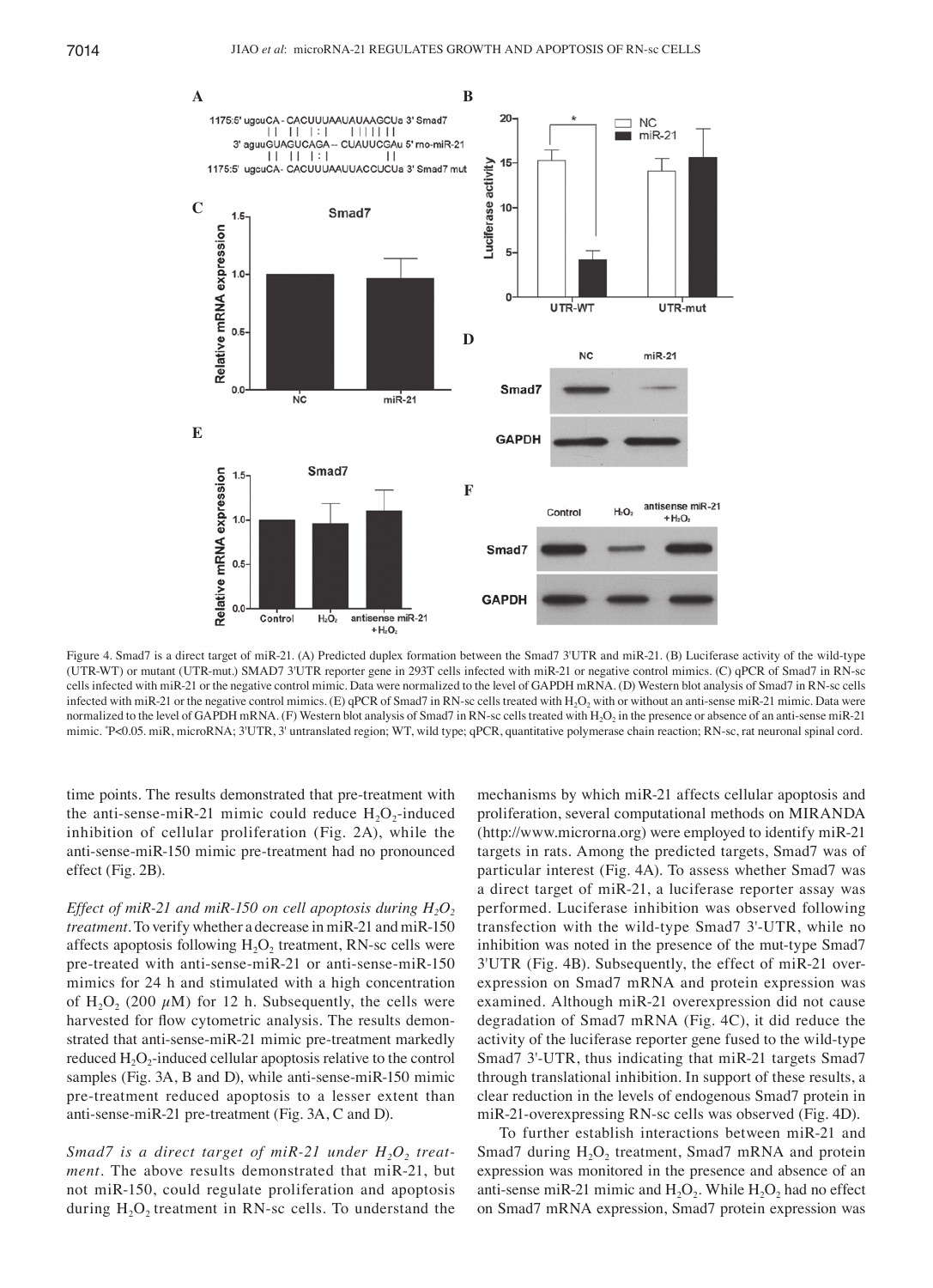downregulated (Fig. 4E and F), and this effect was reversed when miR-21 expression was inhibited (Fig. 4F).

#### **Discussion**

In the present study, it was found that  $H_2O_2$  could clearly alter the expression level of miR-21 and miR-150 in RN-sc cells. Previous studies examining cardiac myocytes found that miR-150 and miR-21 expression was upregulated following  $H<sub>2</sub>O<sub>2</sub>$  treatment and that miR-150 and miR-21 silencing could decrease  $H_2O_2$ -induced cardiac cell death and apoptosis (26,27). Another study found that ROS promote gastric carcinogenesis via upregulating miR-21 expression, which in turn downregulates the expression of programmed cell death protein 4 (PDCD4) (28). In a previous study examining cardiac myocytes,  $H_2O_2$ -mediated upregulation of miR-21 was confirmed by qPCR, with  $H_2O_2$ -induced cardiac cell death and apoptosis increased by a miR-21 inhibitor and decreased by pre-miR-21 (27). Based on these results, it was proposed that miR-21 and miR-150 may have a role in oxidative stress damage in rat spinal cord neurons.

To assess the potential role of miR-21 and miR-150 in  $H_2O_2$ -mediated SCI in rat neurons, miR-21 and miR-150 expression was modulated via targeted inhibition. Notably, downregulation of miR-21 expression inhibited  $H_2O_2$ -mediated apoptosis and proliferative inhibition in RN-sc cells, while downregulation of miR-150 had no effect. These results suggest that miR-21 downregulation has a protective effect in  $H_2O_2$ -mediated apoptosis and proliferative inhibition.

It is clear that miRNAs downregulate the expression of target genes by either inducing mRNA degradation or inhibiting mRNA translation. In lung squamous carcinomas, miR-21 simultaneously regulates multiple pathways that enhance cell proliferation, apoptosis and tumor invasiveness by targeting phosphatase and tensin homolog, reversion-inducing cysteine-rich protein with Kazal motifs and B-cell lymphoma-2 (29). In addition, PDCD4 is an important target gene of miR-21 and miR-21-PDCD4 signaling has been demonstrated to be involved in the regulation of ROS-induced physiological processes (30). However, the exact mechanisms of a given miRNA can remain elusive due to their numerous target genes and potential differences in the role of each target gene. In the present study, Smad7 was identified as a new target of miR-21 in rat spinal cord neurons. Furthermore, Smad7 protein level could be inhibited by  $H_2O_2$ , with this effect reversed following the suppression of miR-21 expression. Another study also noted inhibition of Smad7 expression following  $H_2O_2$  exposure and demonstrated that Smad7 inhibited ROS production in angiotensin II-induced cardiac fibroblasts (31). Therefore, it was predicted that miR-21 may be important in ROS production through the regulation of Smad7 in rat spinal cord neurons.

In conclusion, the present study demonstrated that  $H_2O_2$ could upregulate the expression of miR-21 and downregulate the expression of Smad7. Additionally, Smad7 is a target gene of miR-21 and it was predicted that miR-21 may be important in ROS production through Smad7 regulation in rat spinal cord neurons. Future studies are required to further examine the association between SCI, ROS, miR-21 and Smad7 *in vivo*.

#### **Acknowledgements**

The present study was supported by the Scientific Research Cultivation and Innovation Fund (Jinan University, Guangzhou, China, 2015; grant no. 21615468), and the Administration of Traditional Chinese Medicine of Guangdong Province, China (no. 20141067). The authors would like to thank LetPub (www. letpub.com) for its linguistic assistance during the preparation of this manuscript.

#### **References**

- 1. Cha HJ, Kim OY, Lee GT, Lee KS, Lee JH, Park IC, Lee SJ, Kim YR, Ahn KJ, An IS, *et al*: Identification of ultraviolet B radiation-induced microRNAs in normal human dermal papilla cells. Mol Med Rep 10: 1663-1670, 2014.
- 2. Fatemi N, Sanati MH, Shamsara M, Moayer F, Zavarehei MJ, Pouya A, Sayyahpour F, Ayat H and Gourabi H: TBHP-induced oxidative stress alters microRNAs expression in mouse testis. J Assist Reprod Genet 31: 1287-1293, 2014.
- 3. Zhang J, Du YY, Lin YF, Chen YT, Yang L, Wang HJ and Ma D: The cell growth suppressor, mir-126, targets IRS-1. Biochem Biophys Res Commun 377: 136-140, 2008.
- 4. Luzi E, Marini F, Sala SC, Tognarini I, Galli G and Brandi ML: Osteogenic differentiation of human adipose tissue-derived stem cells is modulated by the miR-26a targeting of the SMAD1 transcription factor. J Bone Miner Res 23: 287-295, 2008.
- 5. Yu B, Chapman EJ, Yang Z, Carrington JC and Chen X: Transgenically expressed viral RNA silencing suppressors interfere with microRNA methylation in Arabidopsis. FEBS Lett 580: 3117-3120, 2006.
- 6. Bartel DP: MicroRNAs: Genomics, biogenesis, mechanism and function. Cell 116: 281-297, 2004.
- 7. Wang Q, Chen W, Bai L, Chen W, Padilla MT, Lin AS, Shi S, Wang X and Lin Y: Receptor-interacting protein 1 increases chemoresistance by maintaining inhibitor of apoptosis protein levels and reducing reactive oxygen species through a microRNA-146a-mediated catalase pathway. J Biol Chem 289: 5654-5663, 2014.
- 8. Li SZ, Hu YY, Zhao J, Zhao YB, Sun JD, Yang YF, Ji CC, Liu ZB, Cao WD, Qu Y, *et al*: MicroRNA-34a induces apoptosis in the human glioma cell line, A172, through enhanced ROS production and NOX2 expression. Biochem Biophys Res Commun 444: 6-12, 2014.
- 9. Bao B, Azmi AS, Li Y, Ahmad A, Ali S, Banerjee S, Kong D and Sarkar FH: Targeting CSCs in tumor microenvironment: The potential role of ROS-associated miRNAs in tumor aggressiveness. Curr Stem Cell Res Ther 9: 22-35, 2014.
- 10. Magenta A, Greco S, Gaetano C and Martelli F: Oxidative stress and microRNAs in vascular diseases. Int J Mol Sci 14: 17319-17346, 2013.
- 11. ArandaJF, Madrigal-MatuteJ, RotllanN and Fernández-HernandoC: MicroRNA modulation of lipid metabolism and oxidative stress in cardiometabolic diseases. Free Radic Biol Med 64: 31-39, 2013.
- 12. Simone NL, Soule BP, Ly D, Saleh AD, Savage JE, Degraff W, Cook J, Harris CC, Gius D and Mitchell JB: Ionizing radiation-induced oxidative stress alters miRNA expression. PLoS One 4: e6377, 2009.
- 13. Magenta A, Cencioni C, Fasanaro P, Zaccagnini G, Greco S, Sarra-Ferraris G, Antonini A, Martelli F and Capogrossi MC: miR-200c is upregulated by oxidative stress and induces endothelial cell apoptosis and senescence via ZEB1 inhibition. Cell Death Differ 18: 1628-1639, 2011.
- 14. Tan G, Shi Y and Wu ZH: MicroRNA-22 promotes cell survival upon UV radiation by repressing PTEN. Biochem Biophys Res Commun 417: 546-551, 2012.
- 15. Strickertsson JA, Rasmussen LJ and Friis-Hansen L: *Enterococcus faecalis* infection and reactive oxygen species down-regulates the miR-17-92 cluster in gastric adenocarcinoma cell culture. Genes (Basel) 5: 726-738, 2014.
- 16. Donadelli M, Dando I, Fiorini C and Palmieri M: Regulation of miR-23b expression and its dual role on ROS production and tumour development. Cancer Lett 349: 107-113, 2014.
- 17. Campagnolo DI, Bartlett JA and Keller SE: Influence of neurological level on immune function following spinal cord injury: A review. J Spinal Cord Med 23: 121-128, 2000.